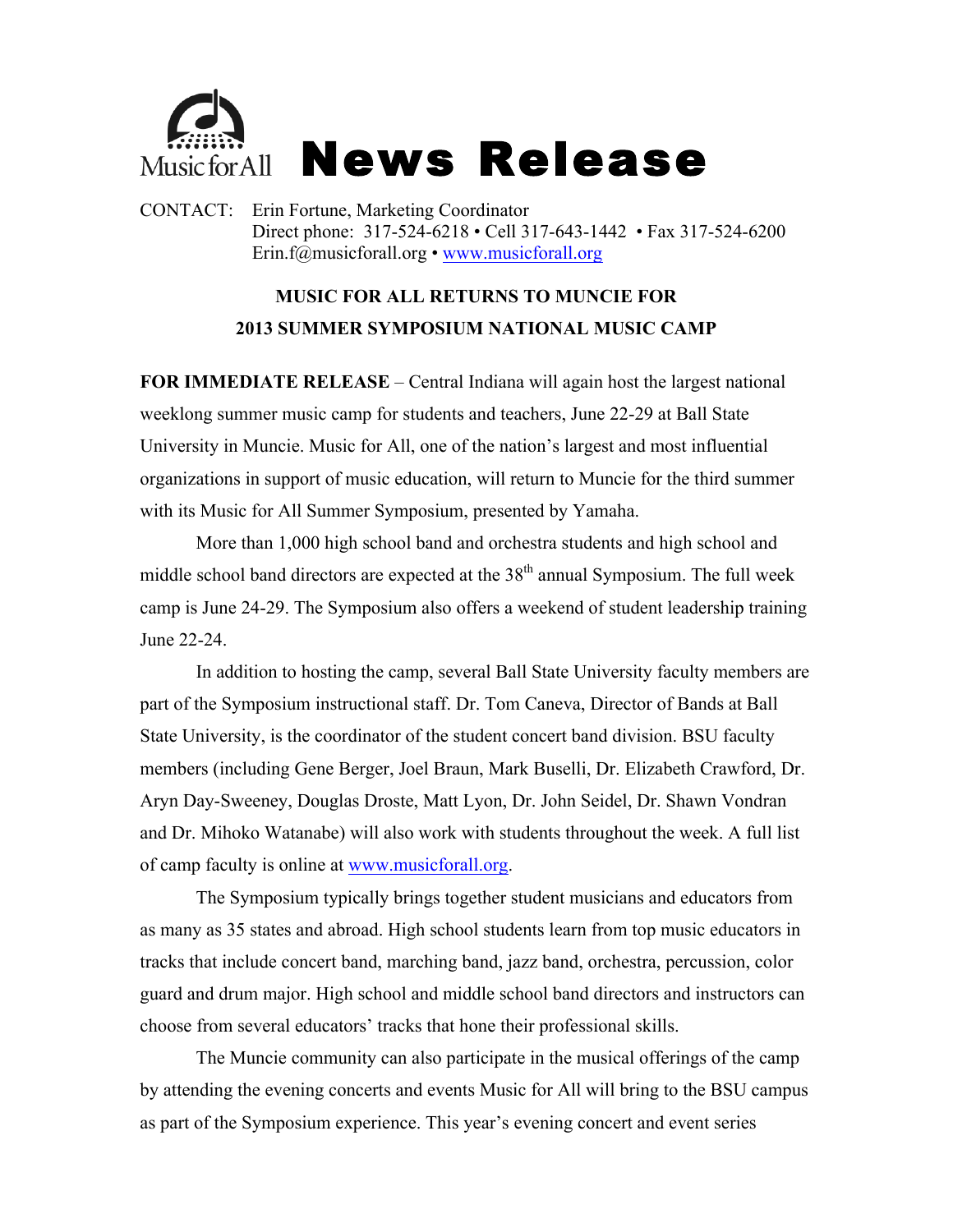includes the Yamaha Young Performing Artists (Monday, June 24, 8 p.m. at Emens Auditorium) saxophonist Mindi Abair (Tuesday, June 25, 8 p.m. at Emens Auditorium, Project Trio (Wednesday, June 26, 8 p.m. at Emens Auditorium), Lalo Davila and Friends (Thursday, June 27, 8 p.m. at Emens Auditorium), and Drum Corps International Central Indiana (Friday, June 28, 7 p.m. at Scheumann Stadium).

The Yamaha Young Performing Artists performance is free and open to the public. This concert is general admission balcony seating, and no ticket is required. Mindi Abair, Project Trio and Lalo Davila and Friends performances are \$15 Adult reserved balcony seating, \$5 Student/Senior reserved balcony seating. Children 10 and under are free. Tickets for the Emens Auditorium performances can be purchased on the Music for All website www.musicforall.org or by calling 800.848.BAND. Drum Corps International ticket prices range from \$25-\$30. Groups of 20 or more receive a \$5 discount on seats in selected sections. Visit www.dci.org or call 317.275.1212 to purchase tickets.

The Symposium is supported locally by Muncie Music Center. More information on the Summer Symposium is available at www.musicforall.org or by calling 800-848-BAND.

## **About Music for All**

Music for All (MFA) is one of the nation's largest and most influential organizations in support of active music making. Since 1975, MFA, through its Bands of America and Orchestra America programs, has been a destination and set the standard for scholastic music ensemble performance and music education advocacy. A  $501(c)(3)$  not-for-profit educational organization, MFA uses its national profile programming to recognize, model, showcase and provide individual, teacher and organizational examples of music performance excellence and achievement. MFA's programs include 20 annual events, including the Bands of America Grand National Championships and Regional Championships for marching band; the Music for All Summer Symposium camp for students and teachers at Ball State University in Muncie; and the Music for All National Festival for concert bands, orchestras and percussion ensembles. Music for All's programmatic model is designed to mirror and supplement the classroom and performance model adopted in most American scholastic settings.